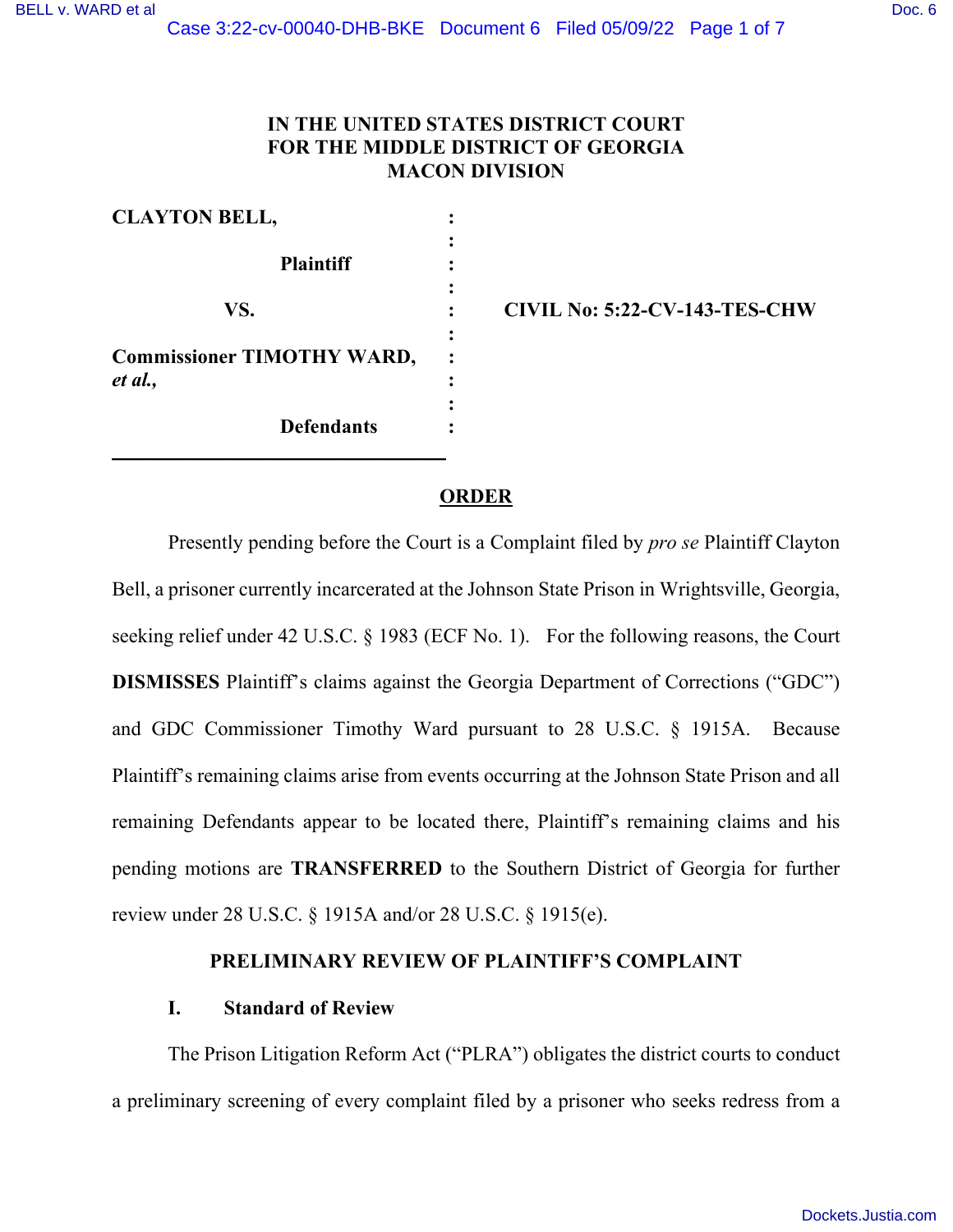#### Case 3:22-cv-00040-DHB-BKE Document 6 Filed 05/09/22 Page 2 of 7

government entity, official, or employee. *See* 28 U.S.C. § 1915A(a). When conducting preliminary screening, the Court must accept all factual allegations in the complaint as true. *Boxer X v. Harris*, 437 F.3d 1107, 1110 (11th Cir. 2006) *abrogated in part on other grounds by Wilkins v. Gaddy*, 559 U.S. 34 (2010); *Hughes v. Lott*, 350 F.3d 1157, 1159-60 (11th Cir. 2003). *Pro se* pleadings, like the one in this case, are "'held to a less stringent standard than pleadings drafted by attorneys and will, therefore, be liberally construed.'" *Hughes*, 350 F.3d at 1160 (citation omitted). Still, the Court must dismiss a prisoner complaint if it "(1) is frivolous, malicious, or fails to state a claim upon which relief may be granted; or (2) seeks monetary relief from a defendant who is immune from such relief." 28 U.S.C. §1915A(b).

A claim is frivolous if it "'lacks an arguable basis either in law or in fact.'" *Miller v. Donald*, 541 F.3d 1091, 1100 (11th Cir. 2008) (citation omitted). The Court may dismiss claims that are based on "'indisputably meritless legal'" theories and "'claims whose factual contentions are clearly baseless." *Id.* (citation omitted). A complaint fails to state a claim if it does not include "sufficient factual matter, accepted as true, to 'state a claim to relief that is plausible on its face.'" *Ashcroft v. Iqbal*, 556 U.S. 662, 678 (2009) (quoting *Bell Atl. Corp. v. Twombly*, 550 U.S. 544, 570 (2007)). The factual allegations in a complaint "must be enough to raise a right to relief above the speculative level" and cannot "'merely create[] a suspicion [of] a legally cognizable right of action.'" *Twombly*, 550 U.S. at 555 (citation omitted)*.* In other words, the complaint must allege enough facts "to raise a reasonable expectation that discovery will reveal evidence" supporting a claim. *Id.* at 556. "Threadbare recitals of the elements of a cause of action, supported by mere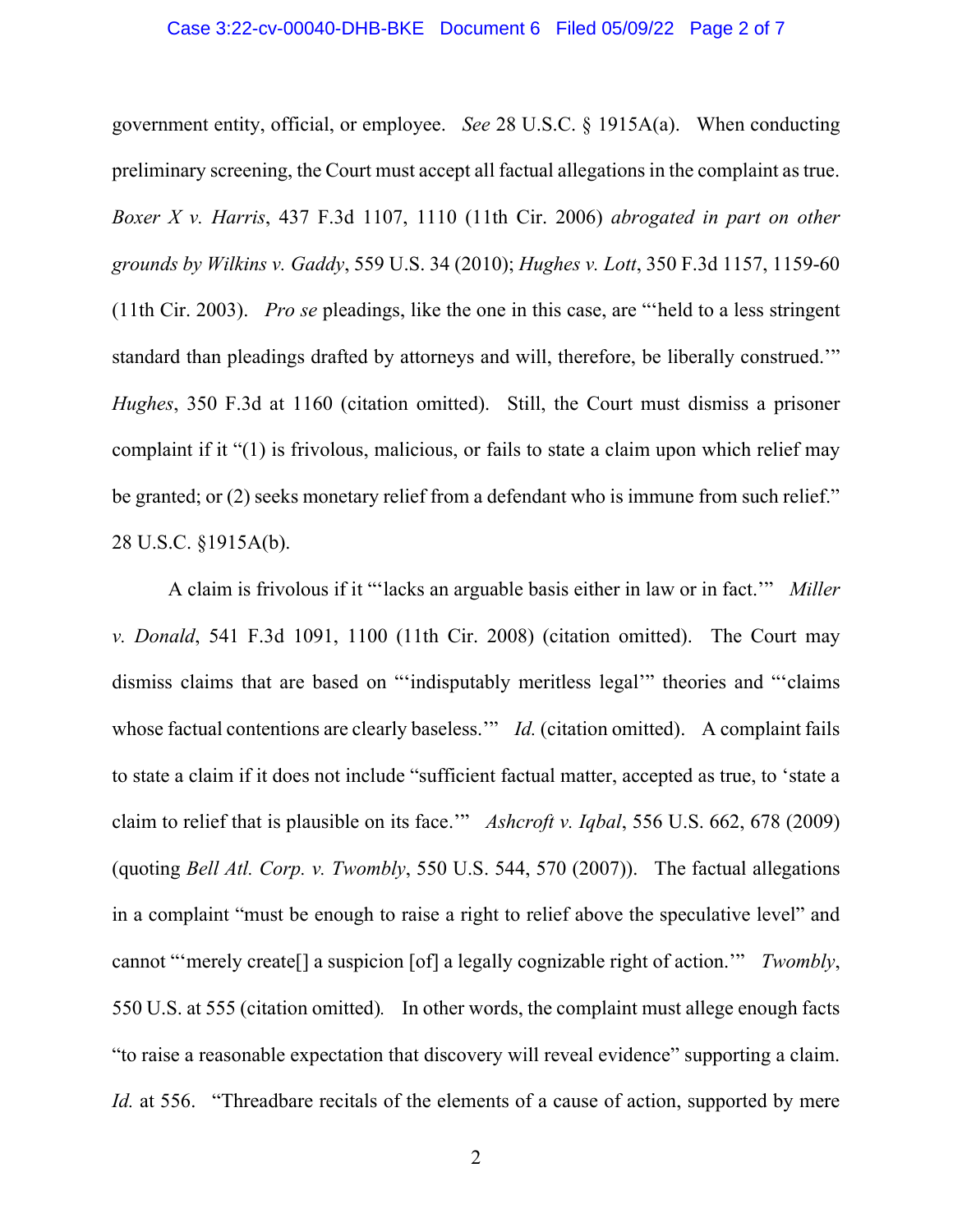conclusory statements, do not suffice." *Iqbal*, 556 U.S. at 678.

To state a claim for relief under § 1983, a plaintiff must allege that (1) an act or omission deprived him of a right, privilege, or immunity secured by the Constitution or a statute of the United States; and (2) the act or omission was committed by a person acting under color of state law. *Hale v. Tallapoosa Cnty.*, 50 F.3d 1579, 1582 (11th Cir. 1995). If a litigant cannot satisfy these requirements or fails to provide factual allegations in support of his claim or claims, the complaint is subject to dismissal. *See Chappell v. Rich*, 340 F.3d 1279, 1282-84 (11th Cir. 2003).

#### **II. Factual Allegations and Plaintiff's Claims**

Plaintiff's claims arise from his current incarceration at the Johnson State Prison ("JSP"). Compl. 4, ECF No. 1. According to the Complaint, Plaintiff was involved in a physical altercation on January 7, 2022, which resulted in injuries to Plaintiff including a black eye and a broken arm. *Id.* Plaintiff alleges there was inadequate security and medical staff in the dorm at the time he was injured, and for approximately two weeks he suffered from "unbareable [sic] sharp, stabbing pains" in his arm for which he repeatedly sought medical treatment. *Id.* Ultimately, an x-ray confirmed that his arm had been broken, but prison medical staff only provided Plaintiff with "a make-shift splint and some 200 mg ibuprophen [sic]" at that time. *Id.* Meanwhile, Plaintiff "had lost the use of [his] right hand" and suffered "excrushiating [sic] pain" which disrupted his sleep and caused him difficulty with "simple, daily tasks." *Id.* at 6.

More than a month after the incident, Plaintiff saw an orthopedist who "asked [Plaintiff] why [he] waited so long to see him." Compl. 5, ECF No. 1. The orthopedist

3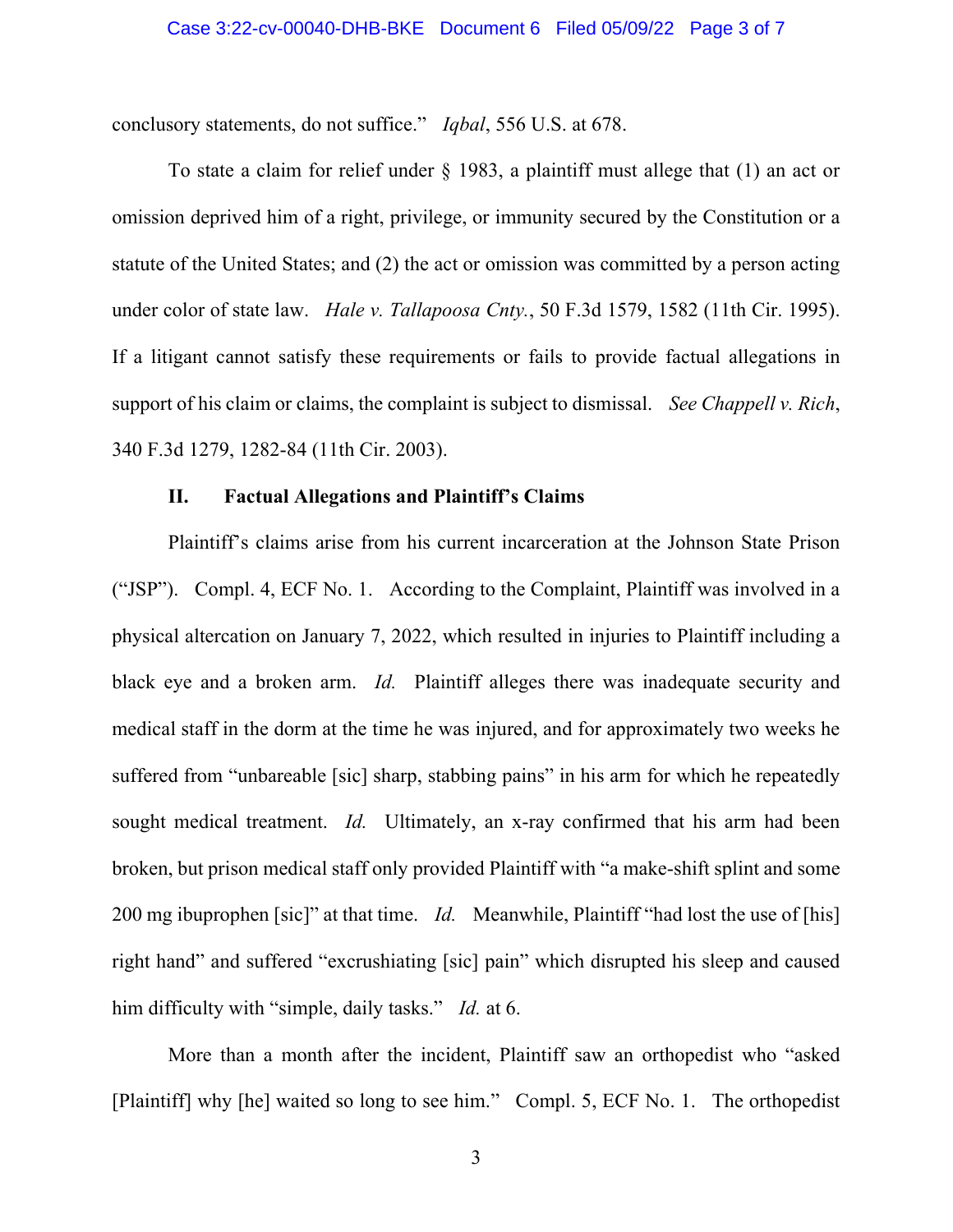#### Case 3:22-cv-00040-DHB-BKE Document 6 Filed 05/09/22 Page 4 of 7

recommended emergency surgery, which Plaintiff alleges the GDC "would not authorize, therefore causing a further delay in [his] medical care." *Id.* at 6. On February 10, 2022, Plaintiff received surgery that required his arm to be rebroken and the insertion of plates and screws. *Id.* Plaintiff contends that Defendants' failure to provide him with timely and adequate medical care violated his constitutional rights, and as a result he seeks injunctive relief and monetary compensation. *Id.* at 7.

#### **III. Discussion**

Plaintiff has named four individuals as Defendants in this action: the GDC itself, GDC Commissioner Timothy Ward, JSP Warden Antonio Caldwell, and JSP Medical Unit Manager Ms. Bragg. Compl. 3, ECF No. 1. As an initial matter, the claims against the GDC itself must be dismissed. The Eleventh Amendment to the United States Constitution provides that "[t]he Judicial power of the United States shall not be construed to extend to any suit in law or equity, commenced or prosecuted against one of the United States by Citizens of another State, or by Citizens or Subjects of any Foreign State." Thus, "[t]he Eleventh Amendment bars suits against a state for alleged deprivations of civil liberties unless the state has waived its immunity or 'unless Congress has exercised its undoubted power under  $\S$  5 of the Fourteenth Amendment to override that immunity." *Robinson v. Ga. Dep't of Transp.,* [966 F.2d 637, 640 \(11th Cir.1992\)](https://a.next.westlaw.com/Link/Document/FullText?findType=Y&serNum=1992119694&pubNum=350&originatingDoc=Id9a09d132c2811dfae65b23e804c3c12&refType=RP&fi=co_pp_sp_350_640&originationContext=document&transitionType=DocumentItem&contextData=(sc.Search)#co_pp_sp_350_640) (quoting *[Will v. Mich.](https://a.next.westlaw.com/Link/Document/FullText?findType=Y&serNum=1989089479&pubNum=708&originatingDoc=Id9a09d132c2811dfae65b23e804c3c12&refType=RP&originationContext=document&transitionType=DocumentItem&contextData=(sc.Search))  Dep't of State Police,* [491 U.S. 58, 66 \(1989\)\)](https://a.next.westlaw.com/Link/Document/FullText?findType=Y&serNum=1989089479&pubNum=708&originatingDoc=Id9a09d132c2811dfae65b23e804c3c12&refType=RP&originationContext=document&transitionType=DocumentItem&contextData=(sc.Search)). The United States Supreme Court has "concluded that Congress, in passing [§ 1983,](https://a.next.westlaw.com/Link/Document/FullText?findType=L&pubNum=1000546&cite=42USCAS1983&originatingDoc=Id9a09d132c2811dfae65b23e804c3c12&refType=LQ&originationContext=document&transitionType=DocumentItem&contextData=(sc.Search)) did not intend to override the immunity guaranteed to the states by the Eleventh Amendment." *Id.* (citing *[Quern v. Jordan,](https://a.next.westlaw.com/Link/Document/FullText?findType=Y&serNum=1979108041&pubNum=708&originatingDoc=Id9a09d132c2811dfae65b23e804c3c12&refType=RP&originationContext=document&transitionType=DocumentItem&contextData=(sc.Search))* 440 [U.S. 332, 341 \(1979\)\)](https://a.next.westlaw.com/Link/Document/FullText?findType=Y&serNum=1979108041&pubNum=708&originatingDoc=Id9a09d132c2811dfae65b23e804c3c12&refType=RP&originationContext=document&transitionType=DocumentItem&contextData=(sc.Search)). Moreover, the State of Georgia has not waived its sovereign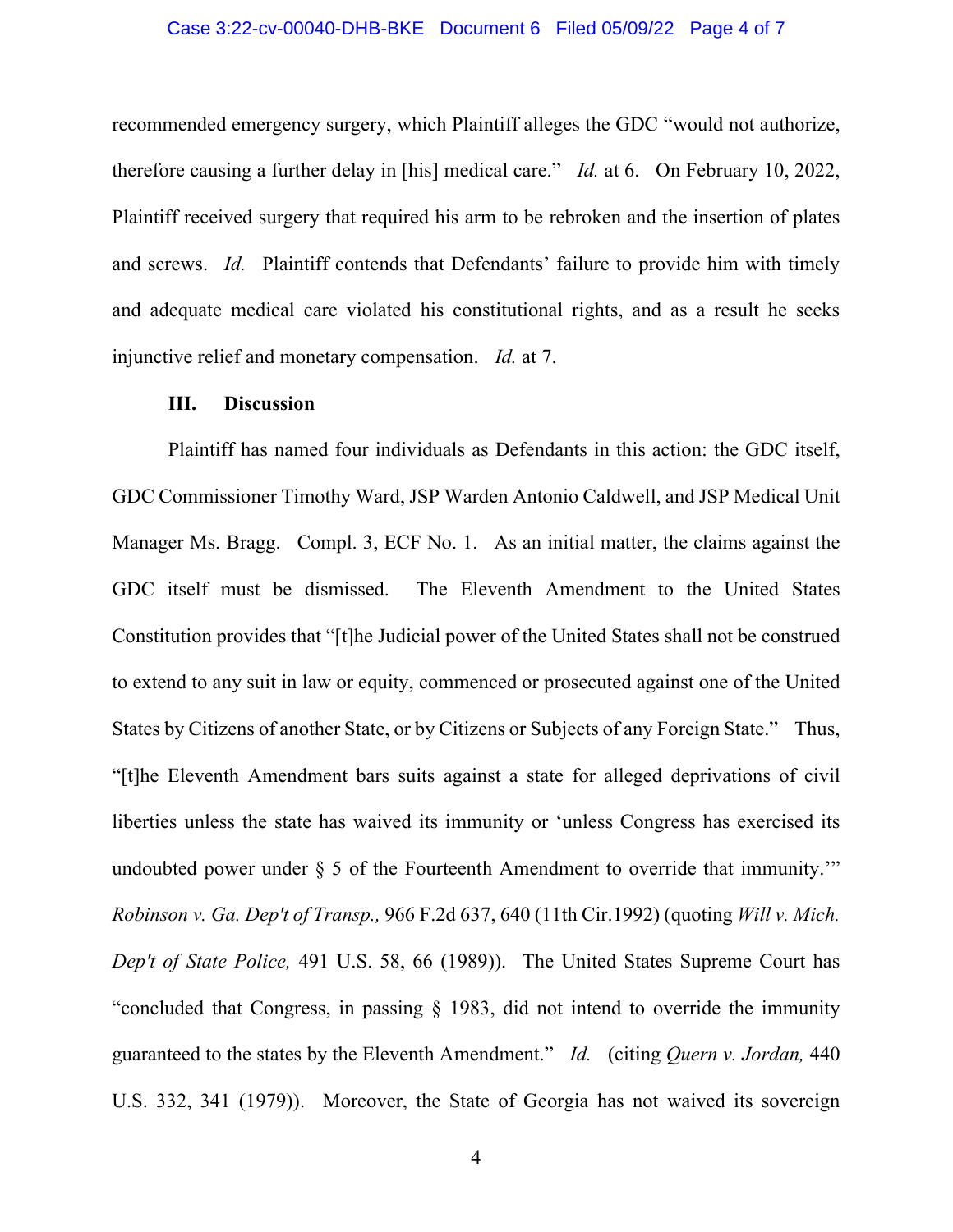#### Case 3:22-cv-00040-DHB-BKE Document 6 Filed 05/09/22 Page 5 of 7

immunity with respect to cases brought in federal court. *See* [Ga. Const. art. I, § II, para.](https://a.next.westlaw.com/Link/Document/FullText?findType=L&pubNum=1000468&cite=GACNART1S2PIX&originatingDoc=Id9a09d132c2811dfae65b23e804c3c12&refType=LQ&originationContext=document&transitionType=DocumentItem&contextData=(sc.Search))  [IX\(f\)](https://a.next.westlaw.com/Link/Document/FullText?findType=L&pubNum=1000468&cite=GACNART1S2PIX&originatingDoc=Id9a09d132c2811dfae65b23e804c3c12&refType=LQ&originationContext=document&transitionType=DocumentItem&contextData=(sc.Search)) ("No waiver of sovereign immunity shall be construed as a waiver of any immunity provided to the state ... by the United States Constitution."); *see also Robinson*, 966 F.2d at 640. As a state entity, the GDC is also entitled to Eleventh Amendment immunity. *See Stevens v. Gay*, 864 F.2d 113, 115 (11th Cir. 1989) ("The Eleventh Amendment bars [the plaintiff's § 1983] action against the Georgia Department of Corrections . . . . This Eleventh Amendment bar applies regardless of whether the plaintiff seeks money damages or prospective injunctive relief."); *see also Will*, 491 U.S. at 70 (states and governmental entities that are considered "arms of the state" are not considered "persons" capable of being sued under § 1983). Plaintiff's claims against the GDC should therefore be dismissed.

Plaintiff's claims against Defendant Ward must also be dismissed. Plaintiff has not alleged that Defendant Ward personally participated in any of the medical decision-making in this case. Plaintiff instead appears to be attempting to hold Defendant Ward liable in his supervisory capacity as the commissioner of the GDC. It is well-settled in the Eleventh Circuit that supervisory officials are not liable under  $\S$  1983 for the unconstitutional acts of their subordinates on the basis of *respondeat superior* or vicarious liability. *See, e.g., Cottone v. Jenne*, 326 F.3d 1352, 1360 (11th Cir. 2003). Rather, supervisors can only be held liable under  $\S$  1983 if they personally participated in unconstitutional conduct or if there is a causal connection between their actions and the alleged constitutional violation. *See, e.g., Hendrix v. Tucker*, 535 F. App'x 803, 805 (11th Cir. 2013) (per curiam). A causal connection can be established if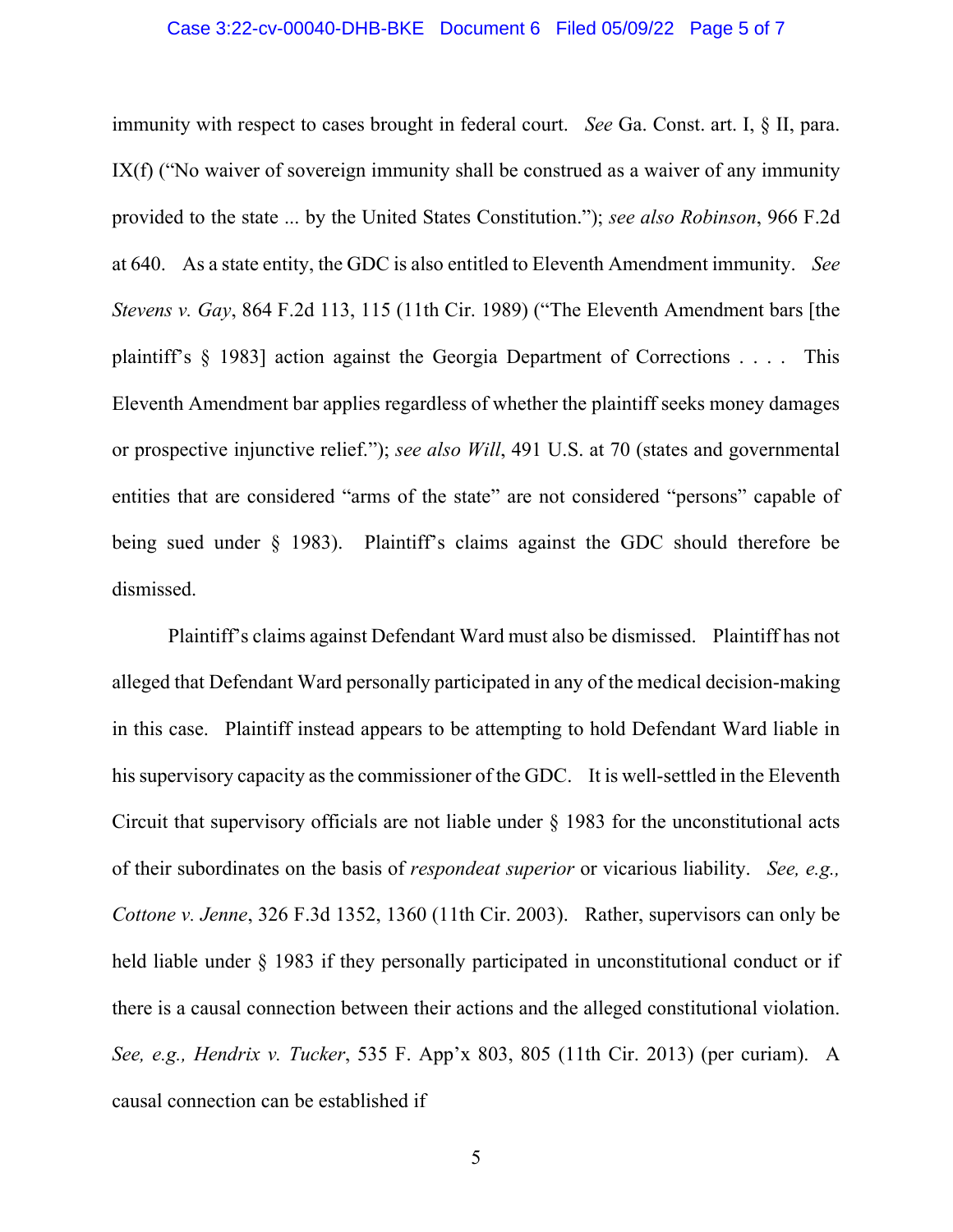(1) a history of widespread abuse puts the responsible supervisor on notice of the need to correct the alleged deprivation and he fail[ed] to do so; (2) the supervisor's improper custom or policy le[d] to deliberate indifference to constitutional rights; or (3) facts support an inference that the supervisor directed the subordinates to act unlawfully or knew that the subordinates would act unlawfully and failed to stop them from doing so.

*Id.* "The standard by which a supervisor is held liable in her individual capacity for the actions of a subordinate is extremely rigorous." *Id.* (internal quotation marks omitted).

Plaintiff has not alleged any facts suggesting that a history of widespread abuse would have put Defendant Ward on notice of a need to correct the alleged constitutional deprivation in this case; nor has Plaintiff alleged that Defendant Ward had an improper custom or policy concerning inmates' medical care or that he directed his subordinates to act unlawfully (or knew they would do so and failed to stop them). Plaintiff has therefore failed to plead an adequate basis for holding Defendant Ward responsible for any alleged constitutional violation in this case, and he should therefore be dismissed from this action.

As noted above, Plaintiff's claims arise from his treatment at JSP, which is located in the Southern District of Georgia, and both remaining Defendants appear to be located there. After the dismissal of the GDC and Defendant Ward, there is no longer a basis for venue in this Court, and a proper venue for this case would be in the Southern District. *See* 28 U.S.C. § 1391(b). This case should thus be transferred to the Dublin Division of the United States District Court for the Southern District of Georgia. *See* 28 U.S.C. § 1406(a) (authorizing district court to "dismiss, or if it be in the interest of justice, transfer such case to any district . . . in which it could have been brought"); 28 U.S.C.  $\S 90(c)(2)$ .